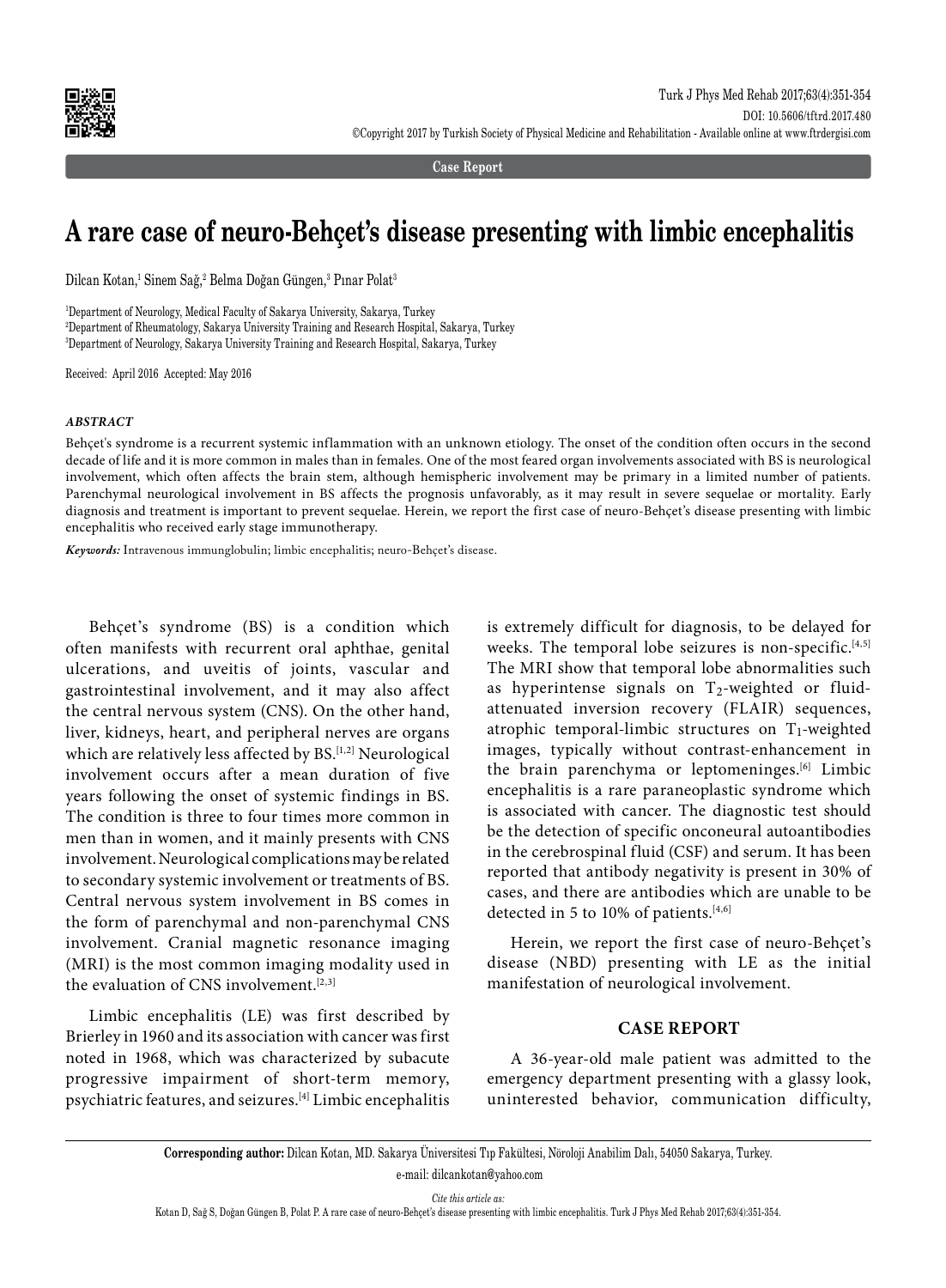

**Figure 1. (a-c)** Magnetic resonance imaging showing bilateral mesial temporal lobes, amigdala, hippocampus, and the inferior gyrus of the temporal lobe on T<sub>2</sub>-weighted sections and fluid-attenuated inversion recovery sections showing hyperintense lesion.

and gait disturbance. His medical history revealed the initiation of cyclosporine, colchicine, and methylprednisolone through oral route. The patient was diagnosed with BS based on complaints of recurrent oral sores, joint pain, and blurred vision in both eyes nine years previously. Cyclosporine was discontinued two years ago and treatment was switched to oral azathioprine. The patient reportedly developed uveitis three times during the previous two years and continued using cyclosporine irregularly at his own discretion. His family history included NBD diagnosis in his brother and paternal uncle. His habits included smoking 10 cigarettes per day. Neurological examination revealed cooperation difficulty and uninterested response to questions with the occasional sudden interruptions of conversation. There were no signs of neck stiffness and meningeal irritation. All four extremities were actively moving. The patient was able to walk without support; however, his tandem gait was unable to be assessed due to insufficient cooperation. His plantar reflex was bilaterally indifferent.

Microscopic and biochemical results of the CSF were found to be normal. On cranial MRI, a lesion without contrast uptake was observed in the bilateral mesial temporal lobes, amigdala, hippocampus, and the inferior gyrus of the frontal lobe which was hyperintense on T<sub>2</sub>-weighted sections and FLAIR sections (Figure 1a-c). Herpes simplex virus (HSV) polymerase chain reaction (PCR) test result was found to be negative for two times. During followup, amnesia was observed. The patient was suspected of developing LE, and NMDA, AMPA1, AMPA2, CASPR2, LGI, GABA-B1, Anti-Hu, Anti-Yo, Anti-Ri, Anti-PNMA2/Ta, Anti-CV2.1, and anti-amphiphysin were found to be negative. All tumor screening tests were also found to be negative. The psychometric tests measuring the functions of orientation, attention, and memory were indicating a severe



**Figure 2. (a-c)** Follow-up magnetic resonance imaging showing significant radiological improvement.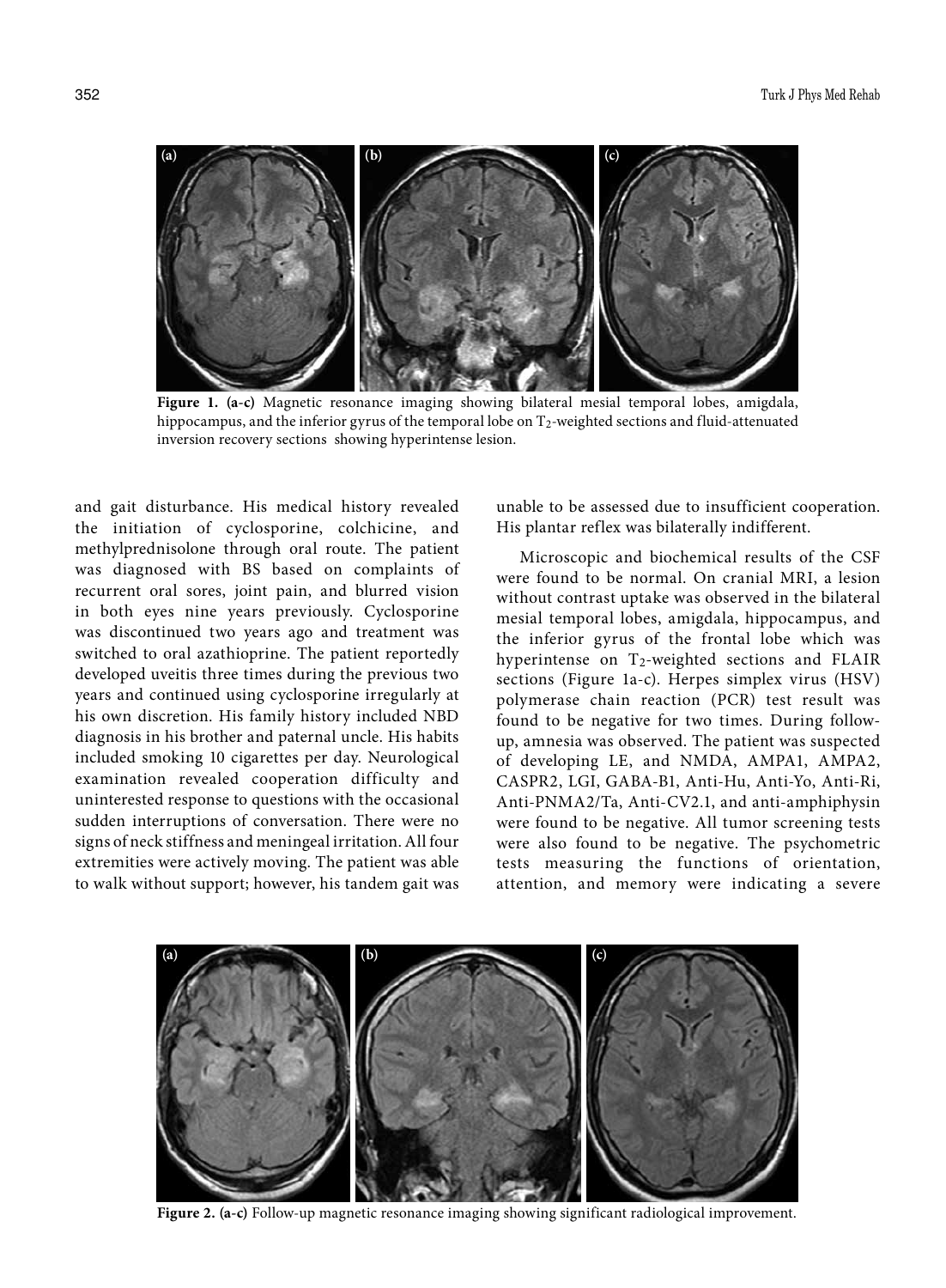cognitive dysfunction. He received intravenous immunoglobulin (IVIG) (0.4 g/kg daily for five days) and 1 g of methylprednisolone daily for five days, followed by tapering doses of prednisone over four weeks. Long-term follow-up showed a marked improvement in the clinical picture. In addition, a significant radiological improvement was observed by repeated MRI at four months (Figure 2a-c).

## **DISCUSSION**

Neuro-Behçet's disease with parenchymal CNS involvement occurs most commonly in the form of brain stem syndrome.<sup>[2]</sup> Apart from the brain stem, spinal cord involvement may also be seen alone or more commonly with brain stem involvement or cognitive disorder, and the latter exhibits a more severe course.[7,8] In a limited number of cases, hemispheric involvement may be primary, while approximately 10% of the cases may present with a clinical presentation similar to multiple sclerosis.[9] Indicators of poor prognosis in NBD include parenchymal CNS involvement, increased protein and cells in CSF, extensive lesion involvement, spinal involvement, and progressive course starting from the onset.<sup>[10]</sup> The case presented herein had parenchymal and extensive lesion involvement. Despite our prediction of poor prognosis, he exhibited a dramatic response to treatment and remained in remission during the follow-up period of nearly nine months, except for a single uveitis episode. Cerebrospinal fluid usually has a high protein content and/or pleocytosis in the cases with parenchymal involvement in NBD.[2] Our case exhibited normal CSF investigation, despite parenchymal involvement.

For the differential diagnosis of NBD, one should bear in mind CNS infections, multiple sclerosis, young cases of stroke and rarely, CNS tumors. Our case presented to hospital with cognitive symptoms, and was diagnosed as clinical and radiological, although serological test results were negative. Our case with LE had approximately the bilateral mesial temporal lobes, amigdala, hippocampus, and other white-matter involvement (Figure 1a-c), whereas the lesions were predominantly periventricular in multiple sclerosis.

Limbic encephalitis is characterized with a lesion in the mesial temporal lobe without contrast uptake on MRI and is manifested with a clinical picture including epileptic seizure, behavioral change, irritability, and memory disorder. The late diagnosis may lead to the patient suffering permanent deficits. The onconeural

antigens are undetectable in a subpopulation of symptomatic patients.[11] The most patients with LE are initially diagnosed with herpes simplex encephalitis. Therefore, clinicians must distinguish the two syndromes clinically and serologically.<sup>[7,11]</sup> Our case was found to be negative for two times with herpes PCR.

In patients in whom LE is considered, tumor screening, despite antibody negativity, is important.<sup>[6]</sup> Our case had cognitive symptoms. In addition, LE tends to have a better response to immunotherapy. Our case was taken immunotherapy and intravenous (IV) methylprednisolone. The treatment could be delayed, while waiting for paraneoplastic panels, HSV PCR and other diagnostic studies.<sup>[12,13]</sup> We recommend immunotherapy empirically at the onset of the presentation, as in our case.

Furthermore, LE is associated with frequently neoplasms (e.g. small-cell lung cancer, followed by germ cell tumor of the testis, thymoma, Hodgkin's lymphoma, breast cancer, and teratoma of the ovaries).[14,15] However, we could not find any tumor associated with LE in our case.

Treatment of LE is similar to the treatment of acute episodes in NBD. The treatment of parenchymal CNS involvement usually consists of 1 g/day IV methylprednisolone for five days, which may be repeated once a week for four weeks. If the patient exhibits indicators of poor prognosis or if a second neurological episode occurs, an immunosuppressant agent should be added to the treatment. Our patient also received IV methylprednisolone in combination with IVIG treatment. However, as the patient experienced an episode on azathioprine, the course of his treatment was switched to monthly 1 g/day IV cyclophosphamide to control neurological symptoms. The disease remained in remission during the followup period of nearly nine months, except for a single uveitis episode.

In conclusion, this case is the first case of LE associated with NBD in the literature. It is important to recognize the syndrome as the first manifestation of an underlying occurrence of BS.

### **Declaration of conflicting interests**

The authors declared no conflicts of interest with respect to the authorship and/or publication of this article.

#### **Funding**

The authors received no financial support for the research and/or authorship of this article.